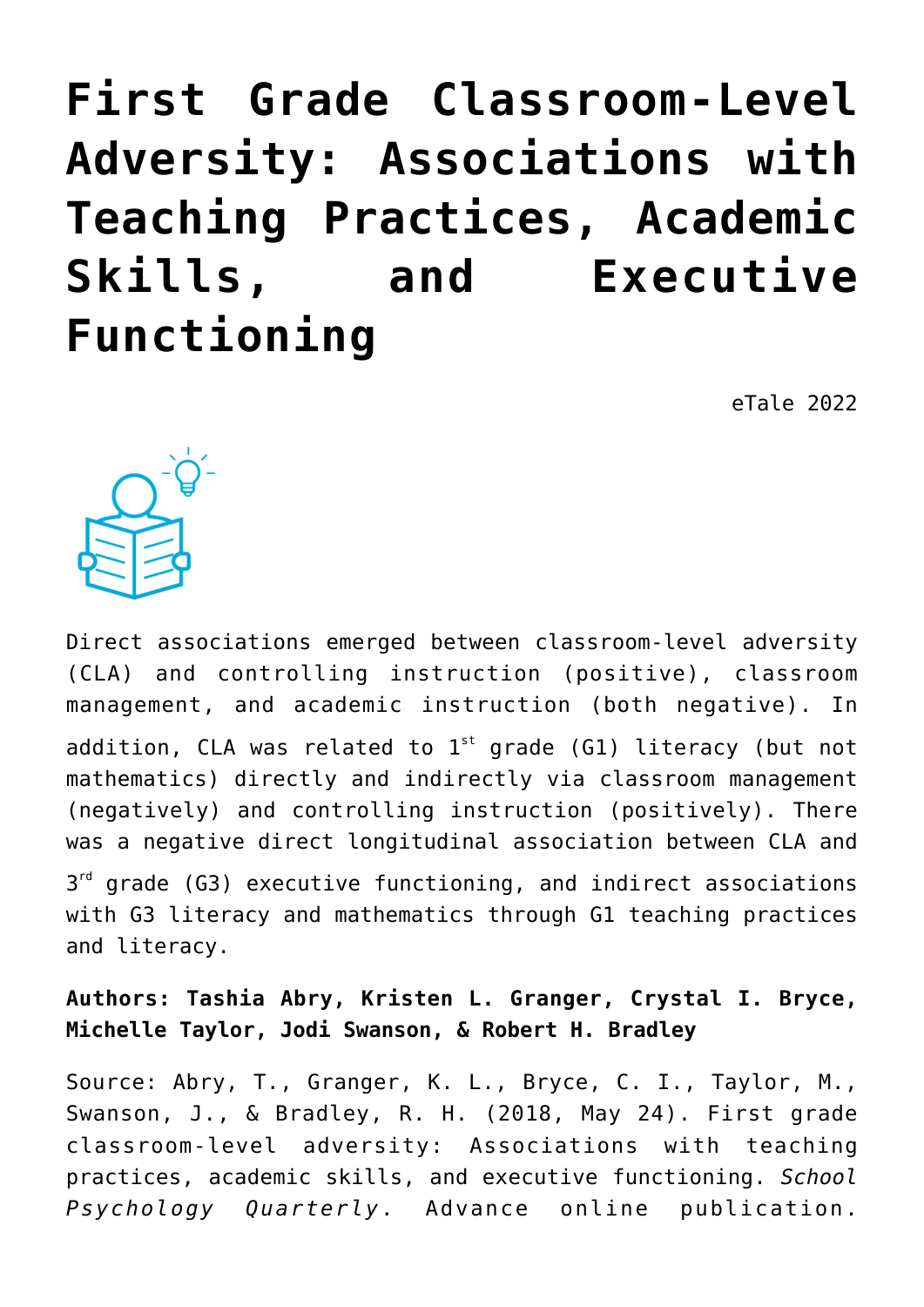# <http://dx.doi.org/10.1037/spq0000235>

The authors examined direct and indirect associations between 1<sup>st</sup> grade (G1) classroom-level adversity (CLA), G1 teaching practices, and student academic skills and executive functioning in G1 and  $3<sup>rd</sup>$  grade (G3). Direct associations emerged between CLA and controlling instruction (positive), classroom management, and academic instruction (both negative). In addition, CLA was related to G1 literacy (but not mathematics) directly and indirectly via classroom management (negatively) and controlling instruction (positively). There was a negative direct longitudinal association between CLA and G3 executive functioning, and indirect associations with G3 literacy and mathematics through G1 teaching practices and literacy.

- As part of young children's microsystems, the early elementary classroom (including the peer context) plays a formative role in shaping academic and cognitive development.
- Collective characteristics of the students in a classroom group (such as academic skills, aggression, and internalising behaviours) have explained unique variations in developmental outcomes (beyond that explained by said characteristic) and other individual, family, and teacher factors at the student level.
- Theoretical propositions and limited empirical research indicate teaching practices as potential mechanisms that transmit the influence of collective student characteristics.
- Transactional and person-environment systems perspectives posit that learning and development stem from interactions and relationships between an individual and other actors within a system, such as those occurring within a classroom between and among individuals, their peers and the teacher(s).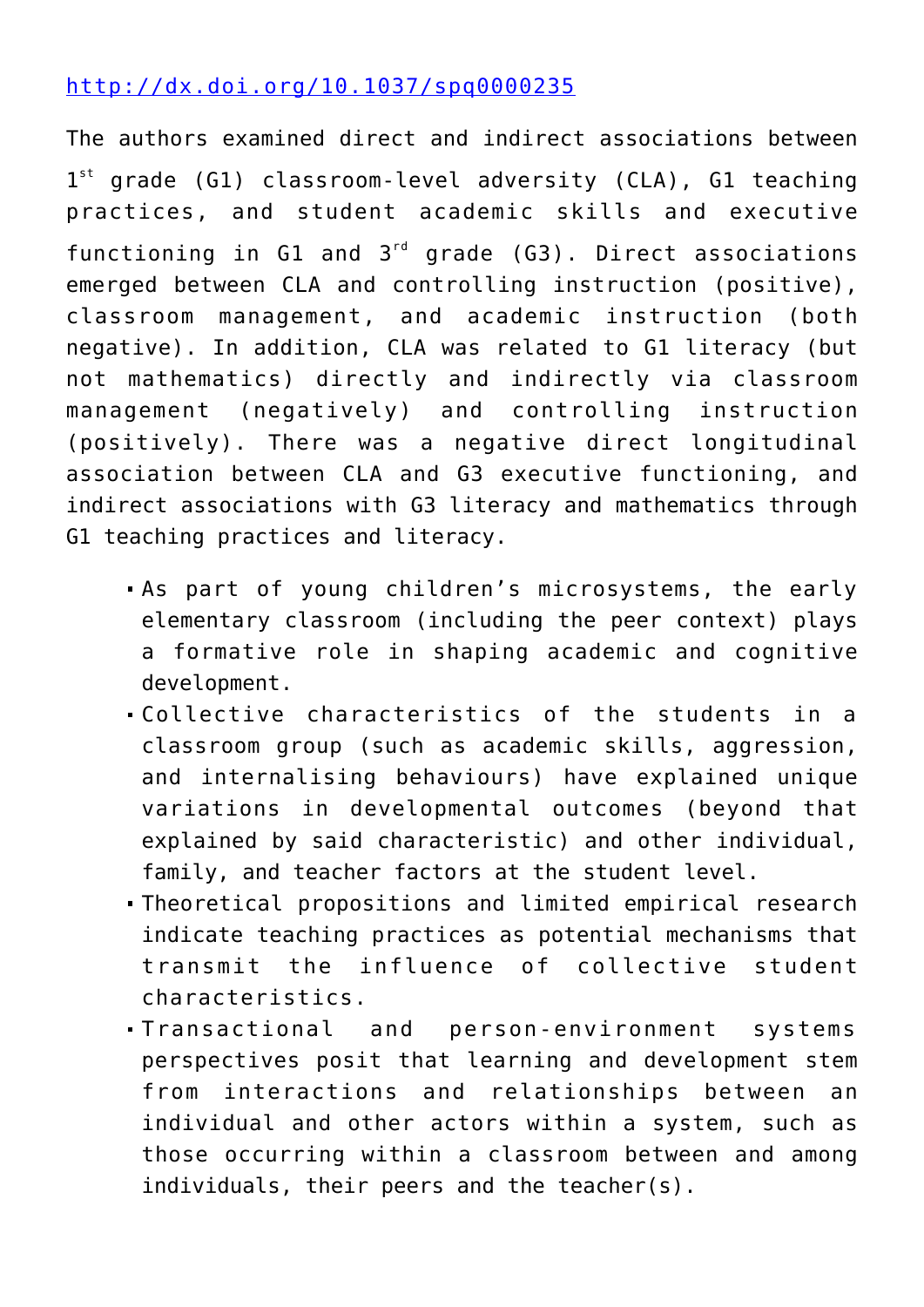#### **Classroom management**

High quality classroom management can be defined as teachers' effectiveness in preventing disruption, maintaining and regaining order, navigating transitions, and promoting student attention and productivity.

## **Controlling instruction**

Controlling instruction encompasses both directive and rigid approaches that lack individualisation and minimise student autonomy, expression, and peer interactions.



## **The study**

The present study examined G1 CLA, a classroom-level index of multiple child and family risk factors affecting the student group.

*Research questions:*

- 1. *Is G1 CLA directly related to observed G1 teaching practices?*
- 2. *Is G1 CLA directly or indirectly associated with directly assessed student literacy and mathematic skills in both G1 and G3 and executive functioning in G3?*

**The study participants** consisted of 1073 children. Teachers reported CLA. Teachers' classroom management, controlling instruction, and amount of academic instruction were assessed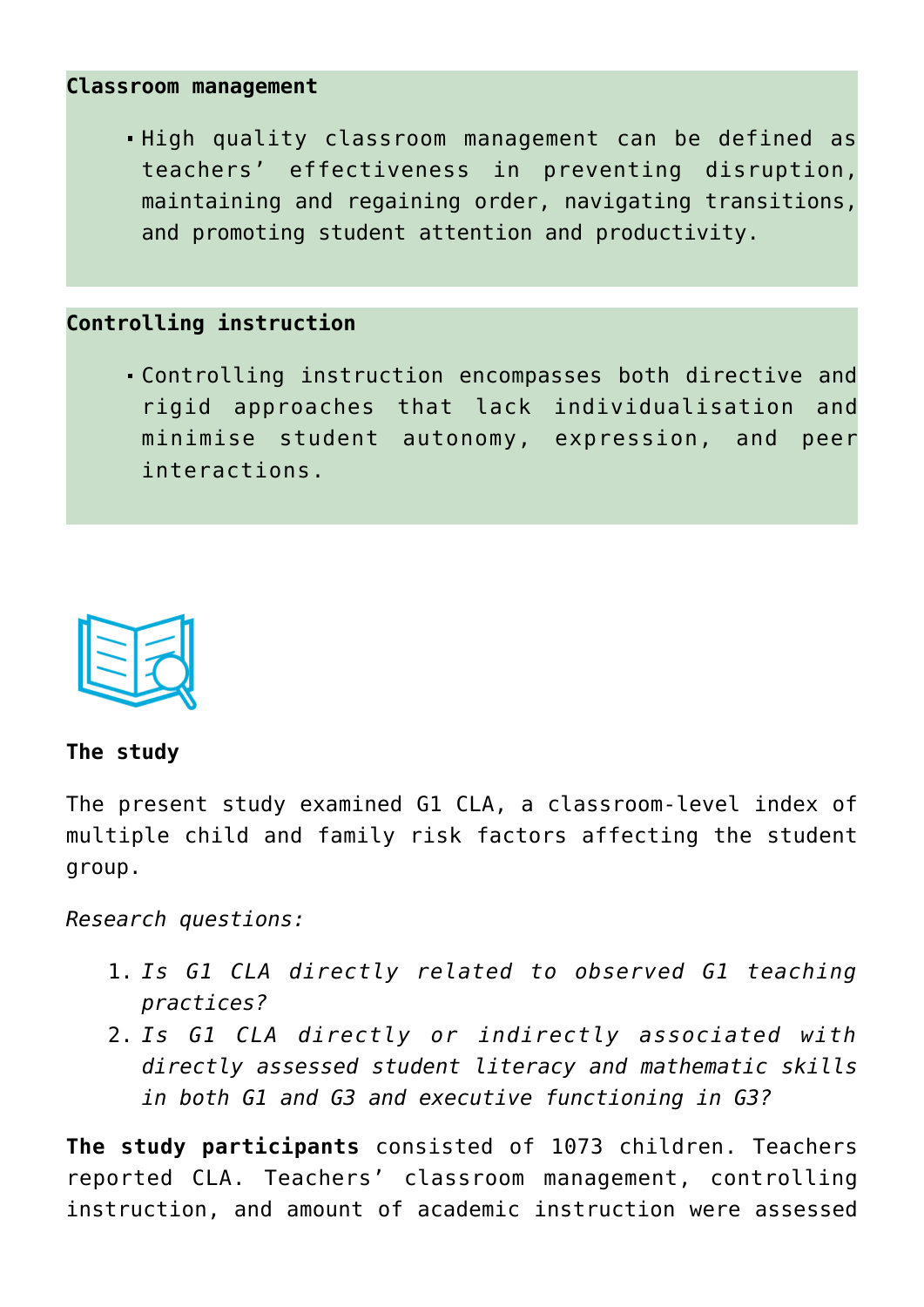by trained independent observers. Children's literacy, mathematic skills, and executive functioning were directly assessed by trained research personnel.



### **Findings**

- G1 CLA was significantly negatively related to G1 classroom management and academic instruction, and positively related to controlling instruction.
- G1 CLA was negatively associated with G1 literacy skills.
- Classroom management and controlling instruction were positively related to literacy skills, suggesting possible indirect effects of CLA on literacy through these teaching practices.
- G1 CLA directly predicted G3 executive functioning.
- Significant indirect associations emerged between G1 CLA, G1 management and controlling instruction, G1 literacy, and G3 literacy and mathematics.



#### **Implications**

Higher CLA was directly negatively related to classroom management and academic instruction, and positively related to controlling instruction.